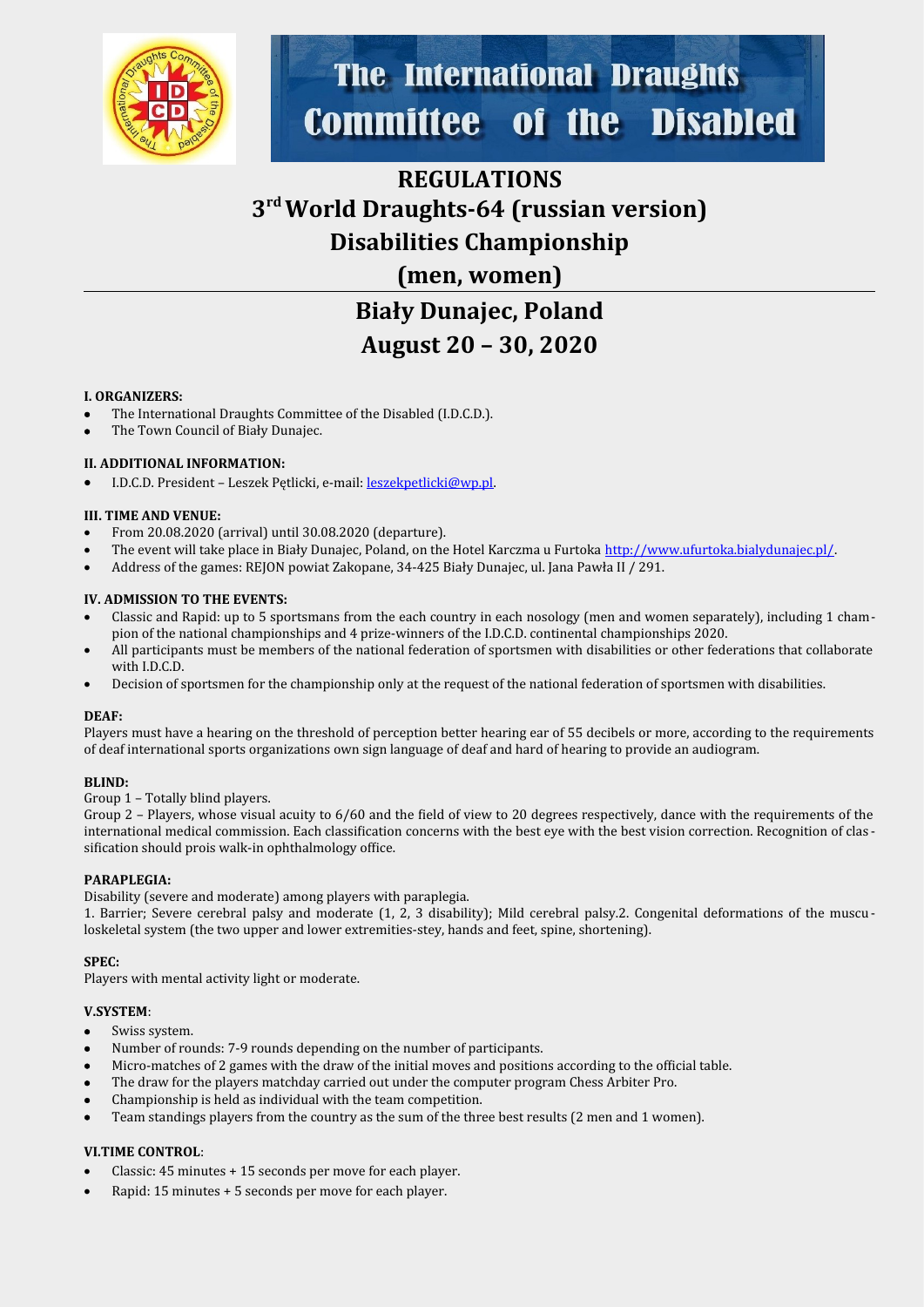#### **VII. RANKING**:

- The median Solkoff coefficient.
- Truncated (1st, 2nd, etc.) Solkoff coefficient.

#### **VIII. SHEDULE:**

| 20.08           | $09:00 - 21:00$ | Arrival and Registration        |
|-----------------|-----------------|---------------------------------|
| $21.08 - 28.08$ | $09:00 - 18:00$ | Rounds $1 - 7$ (9) Classic      |
| 28.08           | 20:00           | <b>Closing Ceremony Classic</b> |
| 29.08           | $09:00 - 17:00$ | Rounds 1 - 7 Rapid              |
| 29.08           | 20:00           | <b>Closing Ceremony Rapid</b>   |
| 30.08           | 12:00           | Departure                       |

#### **IX.TITLES AND PRIZES:**

In the individual events:

Place I, II, III: diploma, medal, cup (men, women separately in each nosology).

- The 5 types of disabilities winner takes the title:
- "3rd World Draughts-64 (russian version) Championship for Disabled Winner 2020 (Deaf)",
- "3<sup>rd</sup> World Draughts-64 (russian version) Championship for Disabled Winner 2020 (Visually impaired)",
- "3rd World Draughts-64 (russian version) Championship for Disabled Winner 2020 (Totally blind)",
- "3rd World Draughts-64 (russian version) Championship for Disabled Winner 2020 (Paraplegia)",
- "3rd World Draughts-64 (russian version) Championship for Disabled Winner 2020 (Spec)",
- "3rd World Draughts-64 (russian version) Championship for Disabled (rapid) Winner 2020 (men)",
- "3rd World Draughts-64 (russian version) Championship for Disabled (rapid) Winner 2020 (women)",
- In the team events:

"3rd World Draughts-64 (russian version) Team Championship for Disabled – Winner 2020 (Deaf)",

- "3rd World Draughts-64 (russian version) Team Championship for Disabled Winner 2020 (Visually impaired)",
- "3rd World Draughts-64 (russian version) Team Championship for Disabled Winner 2020 (Totally blind)",
- "3rd World Draughts-64 (russian version) Team Championship for Disabled Winner 2020 (Paraplegia)",
- "3rd World Draughts-64 (russian version) Team Championship for Disabled Winner 2020 (Spec)".

#### **X. FINANCIAL CONDITIONS**:

 The travel expenses to the place of event and back, accommodation and catering during the event, per diem on the road – at the expense of sending organizations.

#### **XI. REGISTRATION AND VISAS:**

- Until 01.07.2020, the send the application for participation of your delegation.
- Visa support and accommodation I.D.C.D. President Leszek Pętlicki, e-mail: [leszekpetlicki@wp.pl](mailto:leszekpetlicki@wp.pl).

#### **XII. TRANSFER:**

All participants who reported the date and time of arrival, the organizers will meet at the Warsaw Airport.

#### **XIII. FINAL INFORMATION:**

- The event is held according to the World Draughts Federation Statutes.
- The right of interpretation of the provisions of the decisions belong to the organizer, and to the extent the rules of the game the final arbiter of the tournament.
- The decisions of the chief arbiter during the competition are final.
- All emerging issues not mentioned in this provision authorizes the organizer.
- **Over the ability of sportsmen to participate in the championship, as well as for their insurance, the responsibility of the sending organization.**

*Organizing Committee*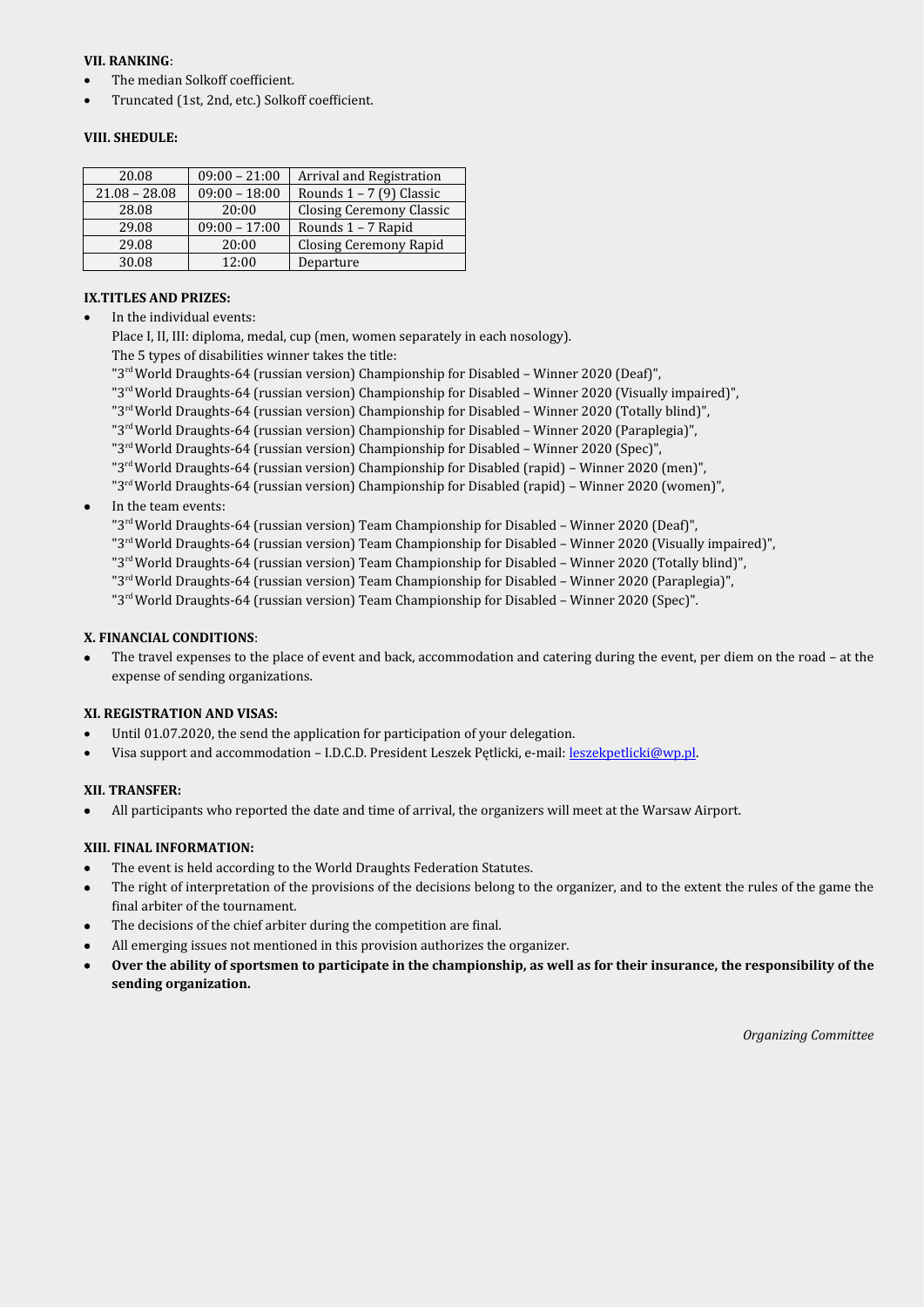

# **The International Draughts Committee of the Disabled**

### **ПОЛОЖЕНИЕ**

### **3-й Чемпионат Мира по шашкам-64 (русская версия) среди спортсменов с ограниченными возможностями (мужчины, женщины)**

### **Бялы-Дунаец (Польша) 20 – 30 августа 2020 г.**

#### **I. ОРГАНИЗАТОРЫ:**

- Международный шашечный комитет инвалидов (I.D.C.D.).
- Городской Совет города Бялы-Дунаец.

#### **II. ДОПОЛНИТЕЛЬНАЯ ИНФОРМАЦИЯ:**

Президент I.D.C.D.– Лешек Петлицкий, e-mail: [leszekpetlicki@wp.pl](mailto:leszekpetlicki@wp.pl).

#### **III. ВРЕМЯ И МЕСТО ПРОВЕДЕНИЯ:**

- С 20.08.2020 г. (день прйезда) по 30.08.2020 г. (день отъезда).
- Соревнование проводится в г. Бялы Дунаец (Польша) в гост. Karczma u Furtoka<http://www.ufurtoka.bialydunajec.pl/>.
- Адрес места йгры: Закопане, 34-425 Бялы Дунаец, ул. Яна Павла II / 291.

#### **IV. ДОПУСК К СОРЕВНОВАНИЯМ:**

- Классика и Быстрая игра: до 5 спортсменов от каждой страны в каждой категории инвалидности (мужчины и женщины отдельно), включая 1 чемпиона национальных чемпионатов и 4 призёров континентальных чемпионатов I.D.C.D. 2020 года.
- Все участники должны быть членами национальной федерации спортсменов с ограниченными возможностями или других федераций, которые сотрудничают с I.D.C.D.
- Допуск спортсменов к чемпионату только по заявкам национальных федераций спортсменов с ограниченными возможностямй.

#### **СЛУХ:**

Спортсмены должны иметь порог восприятия слуха на лучше слышащее ухо 55 децибел и больше, согласно требований международных спортивных организаций глухих, владеть языком жестов глухих и предоставить аудиограмму по слуху.

#### **ЗРЕНИЕ:**

Группа 1 – Тотально незрячйе спортсмены.

Группа 2 - Спортсмены, острота зрения которых до 6/60 и поле зрения до 20 градусов в соответствии с требованиями международной медицинской комиссии. Каждая классификация касается глаза с лучшим зрением при наилучшей корректировке. Признание классификации должно происходить в офтальмологическом кабинете.

#### **ОДА:**

Наличие инвалидности (тяжёлая и средняя степень) среди спортсменов с поражением ОДА.

1. Колясочники; ДЦП тяжёлой и средней степени (1, 2, 3 группа инвалидности); ДЦП лёгкой степени.

2. Врождённые деформации опорно-двигательного аппарата (двух нижних или верхних конечностей, руки и ноги, хребта, укорочение).

#### **СПЕШЛ:**

Спортсмены с нарушением умственной деятельности лёгкой либо средней степени.

#### **V. СИСТЕМА СОРЕВНОВАНИЙ**:

- Швейцарская система.
- Количество туров: 7-9 туров в зависимости от количества участников.
- Микро-матчи из 2-х партий с жеребьёвкой начальных ходов и позиций согласно официальной таблице.
- Жеребьёвка игроков по турам проводится по компьютерной программе Chess Arbiter Pro.
- Чемпионат проводится как личный с отдельным командным зачётом.
- Командный зачёт спортсменов от страны как сумма трёх лучших результатов (2 мужчины и 1 женщина).

#### **VI. КОНТРОЛЬ ВРЕМЕНИ ИГРЫ**:

- Классика: 45 минут + 15 секунд на ход каждому из игроков.
- Быстрая игра: 15 минут + 5 секунд на ход каждому из игроков.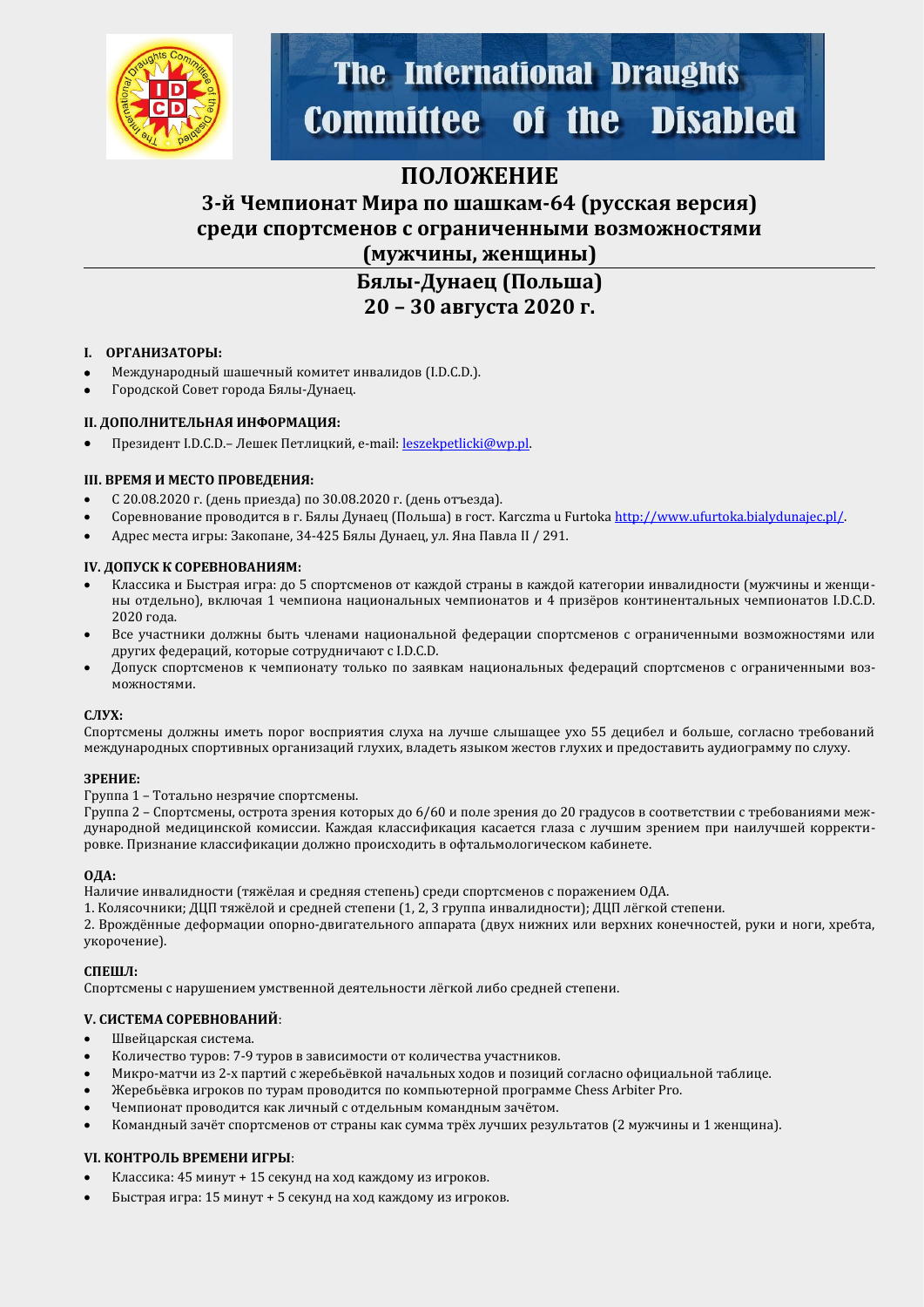#### **VII. КРИТЕРИИ ОПРЕДЕЛЕНИЯ МЕСТА В ТУРНИРАХ ПРИ ДЕЛЕЖЕ ОЧКОВ**:

- Медианный коэффициент Солкоффа.
- Усечённый (1-й, 2-й и т.д.) коэффициент Солкоффа.

#### **VIII. ПРОГРАММА ЧЕМПИОНАТА:**

| 20.08           | $09:00 - 21:00$ | Приезд и регистрация участников |
|-----------------|-----------------|---------------------------------|
| $21.08 - 28.08$ | $09:00 - 18:00$ | Туры 1 - 7 (9) Классика         |
| 28.08           | 20:00           | Церемония закрытия Классика     |
| 29.08           | $09:00 - 17:00$ | Туры 1 – 7 Быстрая игра         |
| 29.08           | 20:00           | Церемония закрытия Быстрая игра |
| 30.08           | 12:00           | Отъезд участников               |

#### **IX. НАГРАЖДЕНИЕ:**

- В личных соревнованиях:
	- За I, II, III места: дипломы, медали, кубки (мужчины, женщины отдельно в каждой нозологии).
	- В 5 видах инвалидности победитель получает звание:
	- "3-й Чемпионат Мира по шашкам-64 (русская версия) среди инвалидов Победитель 2020 (глухие)",
	- "3-й Чемпионат Мира по шашкам-64 (русская версия) среди инвалидов Победитель 2020 (слабовидящие)",
	- "3-й Чемпионат Мира по шашкам-64 (русская версия) среди инвалидов Победитель 2020 (тотально незрячие)",
	- "3-й Чемпионат Мира по шашкам-64 (русская версия) среди инвалидов Победитель 2020 (ОДА)",
	- "3-й Чемпионат Мира по шашкам-64 (русская версия) среди инвалидов Победитель 2020 (СПЕШЛ)",
	- "3-й Чемпионат Мира по шашкам-64 (русская версия) среди инвалидов (быстрая игра) Победитель 2020 (мужчины)",
- "3-й Чемпионат Мира по шашкам-64 (русская версия) среди инвалидов (быстрая игра) Победитель 2020 (женщины)",
- В командных соревнованйях:
	- "3-й Чемпионат Мира по шашкам-64 (русская версия) среди команд Победитель 2020 (глухие)",
	- "3-й Чемпионат Мира по шашкам-64 (русская версия) среди команд Победитель 2020 (слабовидящие)",
	- "3-й Чемпионат Мира по шашкам-64 (русская версия) среди команд Победитель 2020 (тотально незрячие)",
	- "3-й Чемпионат Мира по шашкам-64 (русская версия) среди команд Победитель 2020 (ОДА)",
	- "3-й Чемпионат Мира по шашкам-64 (русская версия) среди команд Победитель 2020 (СПЕШЛ)".

#### **X. ФИНАСОВЫЕ УСЛОВИЯ**:

Расходы по проезду к месту соревнований и обратно, по проживанию и питанию во время соревнований, суточные в пути - за счёт командирующих организаций.

#### **XI. РЕГИСТРАЦИЯ И ВИЗЫ:**

- До 01.07.2020 г. выслать заявку на участие вашей делегации.
- Визовая поддержка и размещение Президент I.D.C.D. Лешек Петлицкий, e-mail: [leszekpetlicki@wp.pl](mailto:leszekpetlicki@wp.pl).

#### **XII. ТРАНСФЕР:**

Всех участников, сообщивших дату и время приезда, организаторы будут встречать в аэропорту Варшавы.

#### **XIII. ЗАКЛЮЧИТЕЛЬНАЯ ИНФОРМАЦИЯ:**

- Соревнование проводится по правилам Всемирной федерации шашек.
- Право интерпретации решений данного Положения принадлежит организатору, а в объёме правил игры главному арбитру турнира.
- Решения главного арбитра во время соревнований являются окончательными.
- Все возникающие вопросы, не упомянутые в данном Положении, разрешает организатор.
- **За способность спортсменов к участию в чемпионате, а также за их страхование, ответственность несут ко мандирующие организации.**

*Оргкомитет*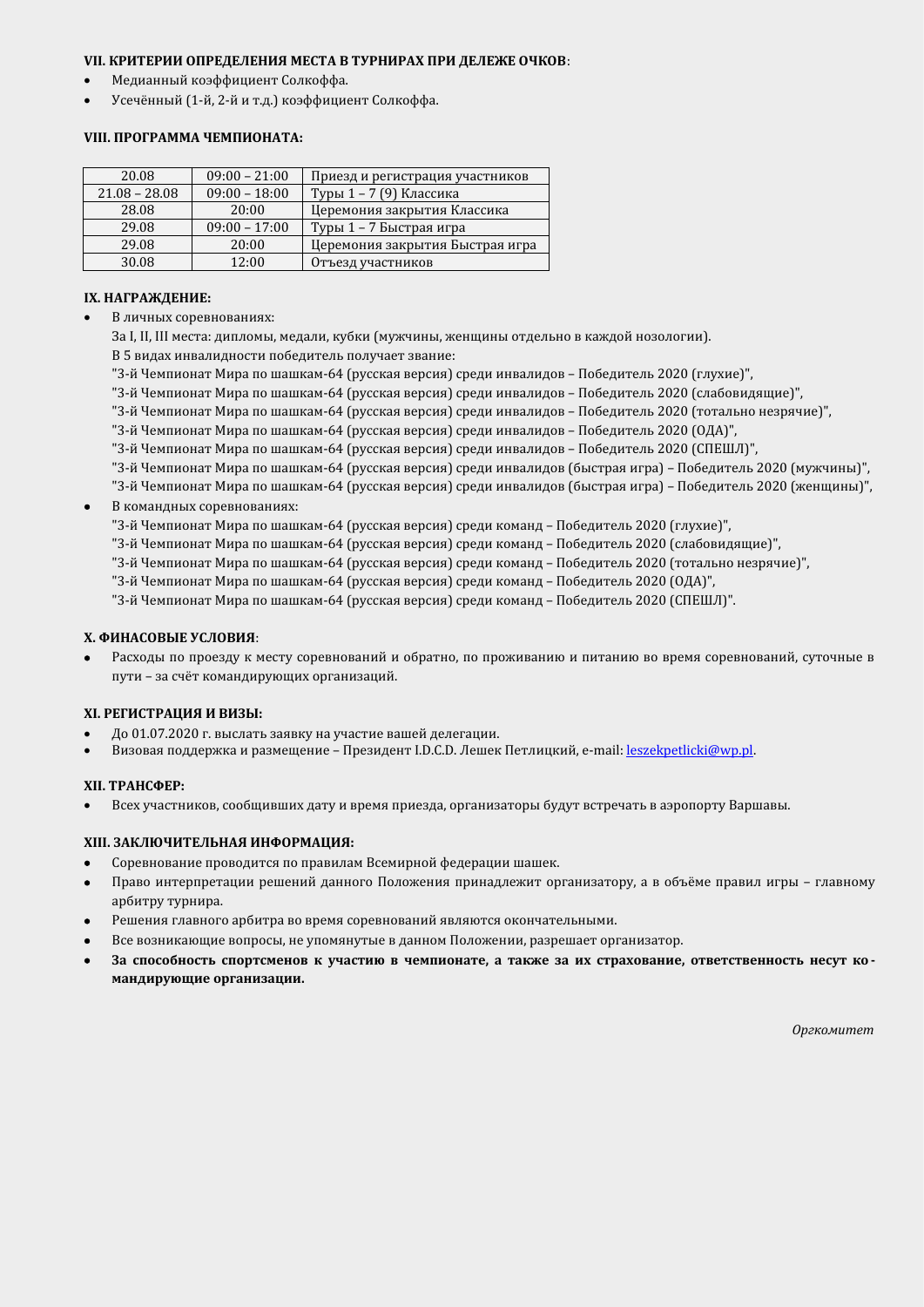

# **The International Draughts Committee of the Disabled**

## **REGULATIONS 3 rd World Draughts-64 (russian version) Disabilities Championship (U23) (boys, girls)**

# **Biały Dunajec, Poland August 20 – 30, 2020**

#### **I. ORGANIZERS:**

- The International Draughts Committee of the Disabled (I.D.C.D.).
- The Town Council of Biały Dunajec.

#### **II. ADDITIONAL INFORMATION:**

I.D.C.D. President – Leszek Pętlicki, e-mail: [leszekpetlicki@wp.pl](mailto:leszekpetlicki@wp.pl).

#### **III. TIME AND VENUE:**

- From 20.08.2020 (arrival) until 30.08.2020 (departure).
- The event will take place in Biały Dunajec, Poland, on the Hotel Karczma u Furtoka [http://www.ufurtoka.bialydunajec.pl/.](http://www.ufurtoka.bialydunajec.pl/)
- Address of the games: REJON powiat Zakopane, 34-425 Biały Dunajec, ul. Jana Pawła II / 291.

#### **IV. ADMISSION TO THE EVENTS:**

- Classic and Rapid: up to 5 sportsmans from the each country in each nosology (boys and girls separately), including prize-winners of the national U23 championships.
- All participants must be members of the national federation of sportsmen with disabilities or other federations that collaborate with I.D.C.D.
- Decision of sportsmen for the championship only at the request of the national federation of sportsmen with disabilities.

#### **DEAF:**

Players must have a hearing on the threshold of perception better hearing ear of 55 decibels or more, according to the requirements of deaf international sports organizations own sign language of deaf and hard of hearing to provide an audiogram.

#### **BLIND:**

Group 1 – Totally blind players.

Group 2 – players, whose visual acuity to 6/60 and the field of view to 20 degrees respectively, dance with the requirements of the international medical commission. Each classification concerns with the best eye with the best vision correction. Recognition of clas sification should prois walk-in ophthalmology office.

#### **PARAPLEGIA:**

Disability (severe and moderate) among players with paraplegia.

1. Barrier; Severe cerebral palsy and moderate (1, 2, 3 disability); Mild cerebral palsy.2. Congenital deformations of the muscu loskeletal system (the two upper and lower extremities-stey, hands and feet, spine, shortening).

#### **SPEC:**

Players with mental activity light or moderate.

#### **V. SYSTEM**:

- Swiss system.
- Number of rounds: 7-9 rounds depending on the number of participants.
- Micro-matches of 2 games with the draw of the initial moves and positions according to the official table.
- The draw for the players matchday carried out under the computer program Chess Arbiter Pro.
- Championship is held as individual with the team competition.
- Team standings players from the country as the sum of the three best results (2 boys and 1 girls).

#### **VI. TIME CONTROL**:

- Classic: 45 minutes + 15 seconds per move for each player.
- Rapid: 15 minutes + 5 seconds per move for each player.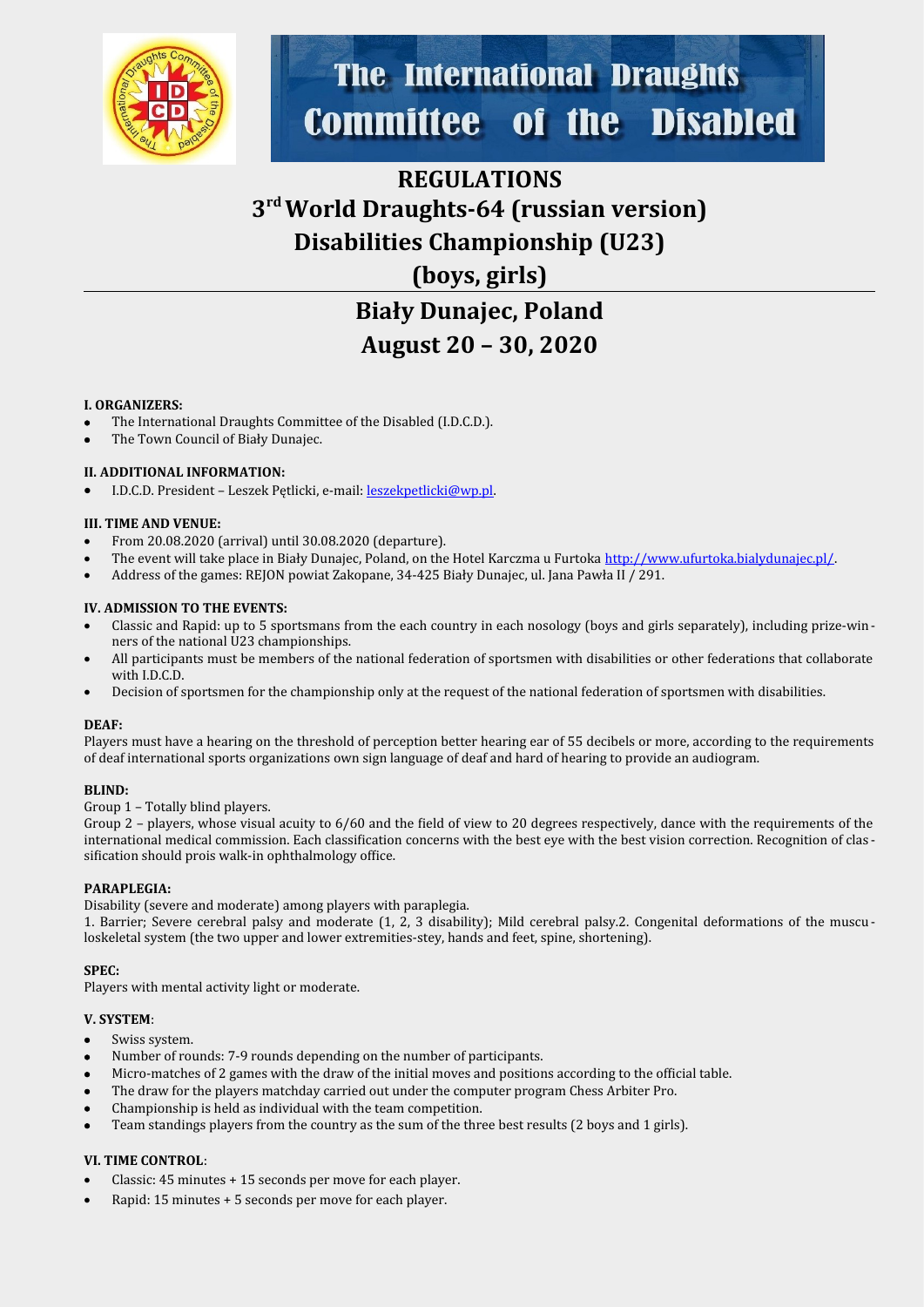#### **VII. RANKING**:

- The median Solkoff coefficient.
- Truncated (1st, 2nd, etc.) Solkoff coefficient.

#### **VIII. SHEDULE:**

| 20.08           | $09:00 - 21:00$ | Arrival and Registration        |
|-----------------|-----------------|---------------------------------|
| $21.08 - 28.08$ | $09:00 - 18:00$ | Rounds $1 - 7$ (9) Classic      |
| 28.08           | 20:00           | <b>Closing Ceremony Classic</b> |
| 29.08           | $09:00 - 17:00$ | Rounds 1 - 7 Rapid              |
| 29.08           | 20:00           | <b>Closing Ceremony Rapid</b>   |
| 30.08           | 12:00           | Departure                       |

#### **IX. TITLES AND PRIZES:**

- Place I, II, III: diploma, medal, cup (boys, girls separately).
- The winner obtains the title:

"3<sup>rd</sup> World Draughts-64 (russian version) Championship for Disabled (U23) - Winner 2020 (boys)".

- "3rd World Draughts-64 (russian version) Championship for Disabled (U23) Winner 2020 (girls)".
- "3rd World Draughts-64 (russian version) Championship for Disabled (U23) (rapid) Winner 2020 (boys)".
- "3rd World Draughts-64 (russian version) Championship for Disabled (U23) (rapid) Winner 2020 (girls)".

#### **X. FINANCIAL CONDITIONS**:

 The travel expenses to the place of event and back, accommodation and catering during the event, per diem on the road – at the expense of sending organizations.

#### **XI. REGISTRATION AND VISAS:**

- Until 01.07.2020, the send the application for participation of your delegation.
- Visa support and accommodation I.D.C.D. President Leszek Pętlicki, e-mail: [leszekpetlicki@wp.pl](mailto:leszekpetlicki@wp.pl).

#### **XII. TRANSFER:**

All participants who reported the date and time of arrival, the organizers will meet at the Warsaw Airport.

#### **XIII. FINAL INFORMATION:**

- The event is held according to the World Draughts Federation Statutes.
- The right of interpretation of the provisions of the decisions belong to the organizer, and to the extent the rules of the game the final arbiter of the tournament.
- The decisions of the chief arbiter during the competition are final.
- All emerging issues not mentioned in this provision authorizes the organizer.
- **Over the ability of sportsmen to participate in the championship, as well as for their insurance, the responsibility of the sending organization.**

*Organizing Committee*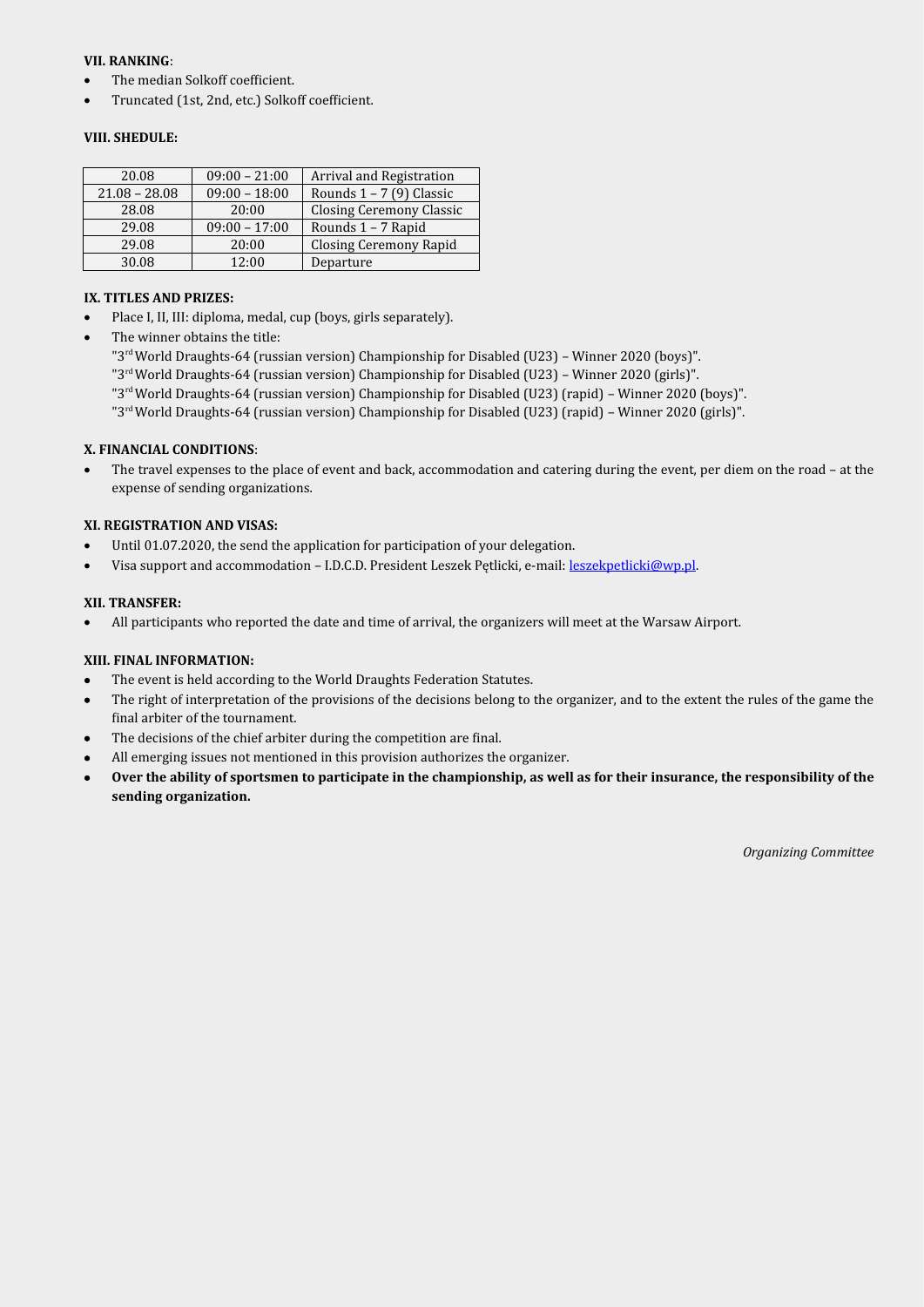

# **The International Draughts Committee of the Disabled**

### **ПОЛОЖЕНИЕ**

### **3-е Первенство Мира по шашкам-64 (русская версия) среди спортсменов с ограниченными возможностями (юниоры, юниорки)**

**Бялы-Дунаец (Польша) 20 – 30 августа 2020 г.**

#### **I. ОРГАНИЗАТОРЫ:**

- Международный шашечный комитет инвалидов (I.D.C.D.).
- Городской Совет города Бялы-Дунаец.

#### **II. ДОПОЛНИТЕЛЬНАЯ ИНФОРМАЦИЯ:**

Президент I.D.C.D. - Лешек Петлицкий, e-mail: [leszekpetlicki@wp.pl](mailto:leszekpetlicki@wp.pl).

#### **III. ВРЕМЯ И МЕСТО ПРОВЕДЕНИЯ:**

- С 20.08.2020 г. (день прйезда) по 30.08.2020 г. (день отъезда).
- Соревнование проводится в г. Бялы Дунаец (Польша) в гост. Karczma u Furtoka<http://www.ufurtoka.bialydunajec.pl/>.
- Адрес места игры: Закопане, 34-425 Бялы Дунаец, ул. Яна Павла II / 291.

#### **IV. ДОПУСК К СОРЕВНОВАНИЯМ:**

- Классика и Быстрая игра: до 5 спортсменов от каждой страны в каждой категории инвалидности (юниоры и юниорки отдельно), включая призёров национальных первенств среди юниоров и юниорок 1997 г.р. и моложе (U23).
- Все участники должны быть членами национальной федерации спортсменов с ограниченными возможностями или других федераций, которые сотрудничают с I.D.C.D.
- Допуск спортсменов к первенству только по заявкам национальных федераций спортсменов с ограниченными возможностямй.

#### **СЛУХ:**

Спортсмены должны иметь порог восприятия слуха на лучше слышащее ухо 55 децибел и больше, согласно требований международных спортивных организаций глухих, владеть языком жестов глухих и предоставить аудиограмму по слуху.

#### **ЗРЕНИЕ:**

Тотально незрячие спортсмены.

Спортсмены, острота зрения которых до 6/60 и поле зрения до 20 градусов в соответствии с требованиями международной медицинской комиссии. Каждая классификация касается глаза с лучшим зрением при наилучшей корректировке. Признание классификации должно происходить в офтальмологическом кабинете.

#### **ОДА:**

Наличие инвалидности (тяжёлая и средняя степень) среди спортсменов с поражением ОДА.

1. Колясочники; ДЦП тяжёлой и средней степени (1, 2, 3 группа инвалидности); ДЦП лёгкой степени.

2. Врождённые деформации опорно-двигательного аппарата (двух нижних или верхних конечностей, руки и ноги, хребта, укорочение).

#### **СПЕШЛ:**

Спортсмены с нарушением умственной деятельности лёгкой либо средней степени.

#### **V. СИСТЕМА СОРЕВНОВАНИЙ**:

- Швейцарская система.
- Количество туров: 7-9 туров в зависимости от количества участников.
- Микро-матчи из 2-х партий с жеребьёвкой начальных ходов и позиций согласно официальной таблице.
- Жеребьёвка игроков по турам проводится по компьютерной программе Chess Arbiter Pro.
- Первенство проводится как личное с отдельным командным зачётом.
- Командный зачёт спортсменов от страны как сумма трёх лучших результатов (2 юниора и 1 юниорка).

#### **VI. КОНТРОЛЬ ВРЕМЕНИ ИГРЫ**:

- Классика: Классика: 45 минут + 15 секунд на ход каждому из игроков.
- Быстрая игра: 15 минут + 5 секунд на ход каждому из игроков.